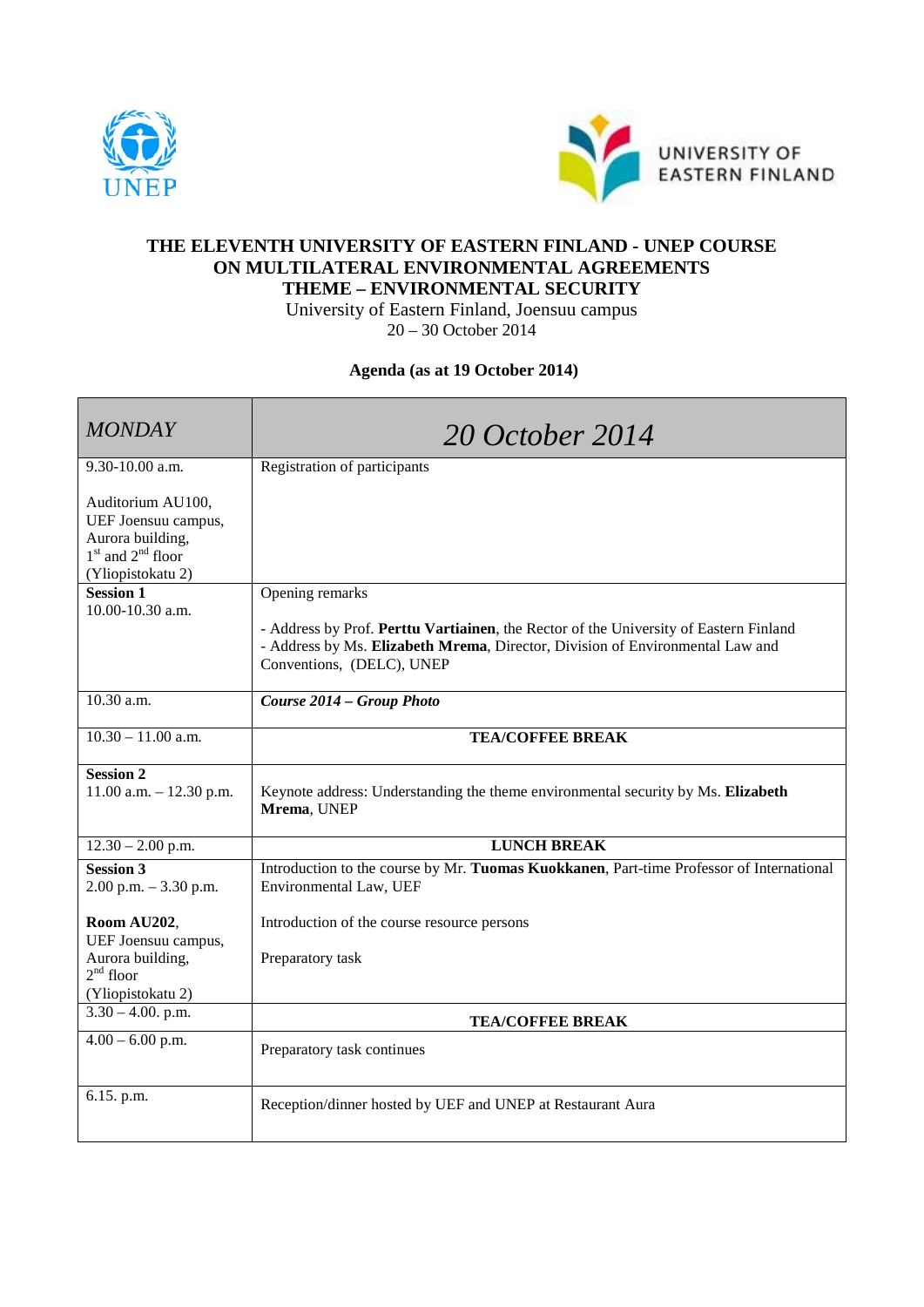| <b>TUESDAY</b>                                                                                                                      | 21 October 2014                                                                                                                                                                                                                                                                                                                                                             |
|-------------------------------------------------------------------------------------------------------------------------------------|-----------------------------------------------------------------------------------------------------------------------------------------------------------------------------------------------------------------------------------------------------------------------------------------------------------------------------------------------------------------------------|
| <b>Session 4</b><br>$9.00 - 10.30$ am<br>Room AU202,<br>UEF Joensuu campus,<br>Aurora building,<br>$2nd$ floor<br>(Yliopistokatu 2) | International Environmental Diplomacy and Negotiations by Ms. Sylvia Bankobeza, Legal<br>Officer, UNEP and Ms. Elizabeth Mrema, UNEP                                                                                                                                                                                                                                        |
| $10.30 - 11.00$ a.m.                                                                                                                | <b>TEA/COFFEE BREAK</b>                                                                                                                                                                                                                                                                                                                                                     |
| <b>Session 5</b><br>11.00 a.m. $- 12.00$ p.m.                                                                                       | Theme: Biological diversity and security<br>Biodiversity and environmental security by Dr. Elisa Morgera, Senior Lecturer, School of<br>Law, University of Edinburgh                                                                                                                                                                                                        |
| <b>Session 6</b><br>$12.00$ p.m. $-1.00$ p.m.                                                                                       | Biodiversity Convention and intellectual property by Prof. Katja Lindroos, Professor of<br>Commercial Law, UEF.                                                                                                                                                                                                                                                             |
| $1.00$ p.m. $- 2.30$ p.m.                                                                                                           | <b>LUNCH BREAK</b>                                                                                                                                                                                                                                                                                                                                                          |
| <b>Session 7</b><br>$2.30 - 3.30$ p.m.                                                                                              | Marine biodiversity and environmental security; Introduction to the negotiation workshop<br>on 23 October by Prof. Ed Couzens, University of KwaZulu-Natal, South Africa                                                                                                                                                                                                    |
| $3.30 - 4.00$ p.m.                                                                                                                  | <b>TEA/COFFEE BREAK</b>                                                                                                                                                                                                                                                                                                                                                     |
| <b>Session 8</b><br>$4.00 - 5.30$ p.m.                                                                                              | Illegal wildlife trade and national/regional security: Recent challenges and opportunities in<br>tackling wildlife crime by Ms. Haruko Okusu, Capacity Building Coordinator, CITES<br>Secretariat                                                                                                                                                                           |
|                                                                                                                                     |                                                                                                                                                                                                                                                                                                                                                                             |
| WEDNESDAY                                                                                                                           | 22 October 2014                                                                                                                                                                                                                                                                                                                                                             |
| <b>Session 9</b><br>$9.00 - 10.30$ a.m.<br>Room AU202,<br>UEF Joensuu campus,<br>Aurora building,<br>$2nd$ floor                    | Theme: Post-conflict situations<br>History and operations of the Post-Conflict and Disaster Management Branch<br>(UNEP/PCDMB) by Mr. Henrik Slotte, Chief of the Post-Conflict Branch and Disaster<br>Management Branch, UNEP                                                                                                                                               |
| (Yliopistokatu 2)<br>$10.30 - 11.00$ a.m.                                                                                           |                                                                                                                                                                                                                                                                                                                                                                             |
| <b>Session 10</b><br>11.00 a.m. - 12.30 p.m.                                                                                        | <b>TEA/COFFEE BREAK</b><br>Environmental Cooperation for Peacebuilding: Case studies from the Sahel, and the border<br>zone between Haiti and the Dominican Republic by Mr. Dennis Hamro-Drotz, Commercial<br>Director, Alleco Oy, Finland, (former Programme Officer, UNEP)                                                                                                |
| $12.30 - 2.00$ p.m.                                                                                                                 | <b>LUNCH BREAK</b>                                                                                                                                                                                                                                                                                                                                                          |
| <b>Session 11</b><br>$2.00 - 3.30$ p.m.                                                                                             | Drafting exercise led by Ms. Sylvia Bankobeza and Ms. Haruko Okusu                                                                                                                                                                                                                                                                                                          |
| $3.30 - 4.00$ p.m.                                                                                                                  | <b>TEA/COFFEE BREAK</b>                                                                                                                                                                                                                                                                                                                                                     |
| <b>Session 12</b><br>$4.00 - 5.30$ p.m.                                                                                             | Food security and international litigation: The recent judgment of the International Court of<br>Justice in the case of Whaling in the Antarctic (Australia v Japan, New Zealand<br>intervening), 31 March 2014; Further introduction to the negotiation workshop on 23<br>October by Prof. Ed Couzens<br>Reception hosted by the City of Joensuu, at the City Hall Joensuu |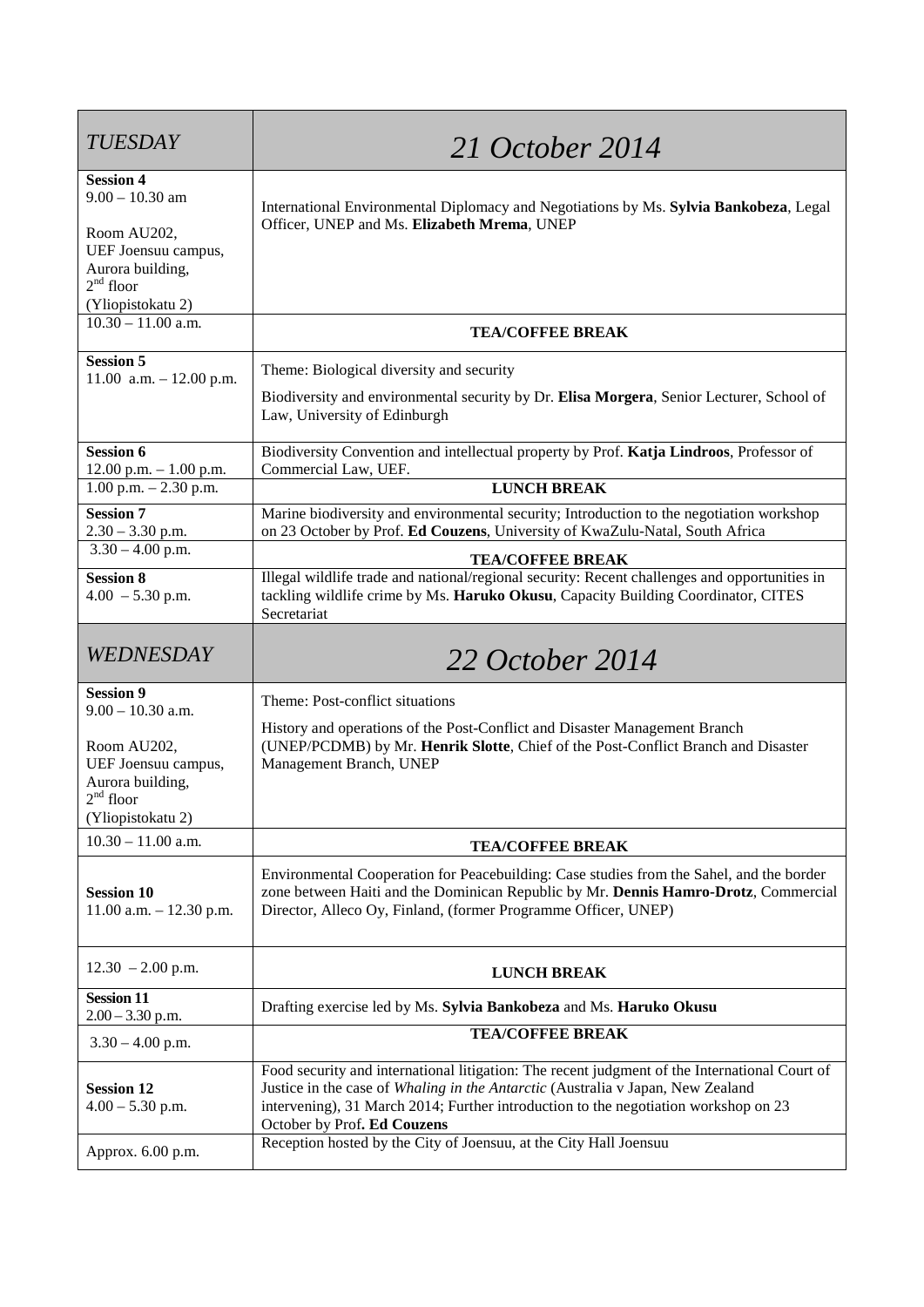| <b>THURSDAY</b>                                                       | 23 October 2014                                                                                                                                                                                            |
|-----------------------------------------------------------------------|------------------------------------------------------------------------------------------------------------------------------------------------------------------------------------------------------------|
| <b>Session 13</b><br>9.00-10.30 a.m.                                  |                                                                                                                                                                                                            |
| Room AU202,<br>UEF Joensuu campus,<br>Aurora building,<br>$2nd$ floor | Negotiation workshop led by Prof. Ed Couzens with Ms. Haruko Okusu                                                                                                                                         |
| (Yliopistokatu 2)<br>$10.30 - 11.00$ a.m.                             |                                                                                                                                                                                                            |
|                                                                       | <b>TEA/COFFEE BREAK</b>                                                                                                                                                                                    |
| $11.00 - 12.30$ p.m.                                                  | Negotiation workshop (cont.)                                                                                                                                                                               |
| 12.30 p.m. $- 2.00$ p.m.                                              | <b>LUNCH BREAK</b>                                                                                                                                                                                         |
| $2.00 - 3.30$ p.m.                                                    | Negotiation workshop (cont.)                                                                                                                                                                               |
| $3.30 - 4.00$ p.m.                                                    | <b>TEA/COFFEE BREAK</b>                                                                                                                                                                                    |
| $4.00 - 5.00$ p.m.                                                    | Debriefing of the negotiation workshop                                                                                                                                                                     |
| <b>Session 14</b><br>approx. 5.00-6.00 p.m.                           | Preliminary introduction to the negotiation workshop on 28-29 October by Mr. Tuomas<br><b>Kuokkanen</b>                                                                                                    |
| <b>FRIDAY</b>                                                         | 24 October 2014                                                                                                                                                                                            |
| 8.00 a.m.<br><b>Session 15</b>                                        | Departure from Hotel GreenStar to excursion in Kuopio                                                                                                                                                      |
| $9.30 - 10.30$ a.m.                                                   | Arrival to UEF Kuopio Campus and coffee break                                                                                                                                                              |
| <b>Session 16</b><br>10.30 a.m. $- 12.30$ p.m.                        | Theme: Climate change and security                                                                                                                                                                         |
| Room SN300,<br><b>UEF Kuopio Campus.</b>                              | Climate Change as environmental security issue by Dr. Antto Vihma, Senior Research<br>Fellow, Finnish Institute for Foreign Affairs                                                                        |
| Snellmania building,<br>$3rd$ floor<br>Yliopistonranta 1 E            | Progress towards the 2° climate target under the United Nations Framework Convention on<br>Climate Change by Kati Kulovesi, Professor of International Law, espec. International<br>Environmental Law, UEF |
| $12.30 - 2.15$ p.m.<br>Puijo Tower,<br>Puijontie 135                  | <b>LUNCH BREAK</b><br><b>Puijo Tower</b>                                                                                                                                                                   |
|                                                                       | Voluntary visit to the UEF greenhouse gas measurement site at the Puijo Tower during<br>lunch break                                                                                                        |
| <b>Session 17</b>                                                     | Theme: climate change continues                                                                                                                                                                            |
| $2.15 - 2.45$ p.m.                                                    | Introduction to the work of the UEF aerosol group by Kari Lehtinen, Professor of Aerosol                                                                                                                   |
| Puijon Maja,<br>Puijontie 135                                         | Physics, UEF                                                                                                                                                                                               |
| 2.45-3.00 p.m.                                                        | <b>TEA/COFFEE BREAK</b>                                                                                                                                                                                    |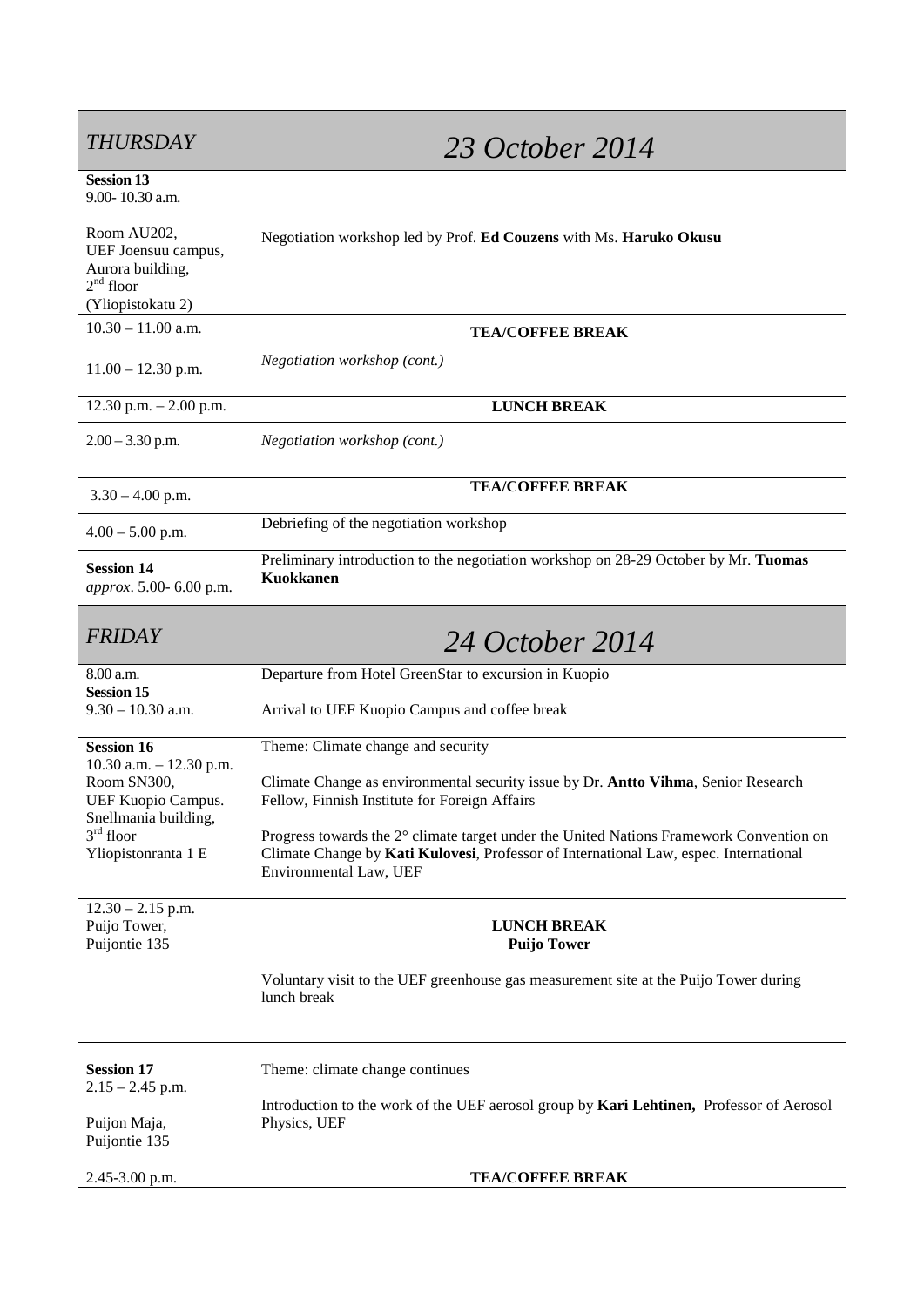| <b>Session 18</b><br>3.00-4.30 p.m.           | Theme: climate change continues                                                                                              |
|-----------------------------------------------|------------------------------------------------------------------------------------------------------------------------------|
|                                               | Anthropocene and environmental security by Prof. Louis Kotze, North West University,<br>South Africa                         |
| 5.00 p.m. onwards                             | Arrival to Spa Hotel Rauhalahti, Kuopio                                                                                      |
|                                               | Evening at the Jätkänkämppä Lumberjack Lodge (600m from the Hotel Rauhalahti)                                                |
| 5:30-8.00 p.m.                                | Opportunity to bathe at the world's largest smoke sauna in groups. Women first.<br>Snacks + sauna drink served during sauna. |
| 8.00 p.m.                                     | Dinner at Jätkänkämppä                                                                                                       |
| <b>SATURDAY</b>                               | 25 October 2014                                                                                                              |
| 10.00 a.m.                                    | Departure from Hotel Rauhalahti                                                                                              |
| <b>Session 19</b>                             | Visit to Kuopio Crisis Management Centre, a centre of expertise in civilian crisis                                           |
| $10.15$ a.m. $- 11.30$ p.m.                   | management. Presentation by Mr. Kuisma Kinnunen, Training Assistant, CMC Finland.                                            |
| Approximately at 13.00<br>$p.m. - 15.00 p.m.$ | <b>LUNCH BREAK</b><br>at the Outokumpu Mining Museum                                                                         |
| Approximately at 16.00                        | Arrival in Joensuu                                                                                                           |
| p.m.                                          | Free evening                                                                                                                 |
| <b>SUNDAY</b>                                 | 26 October 2014                                                                                                              |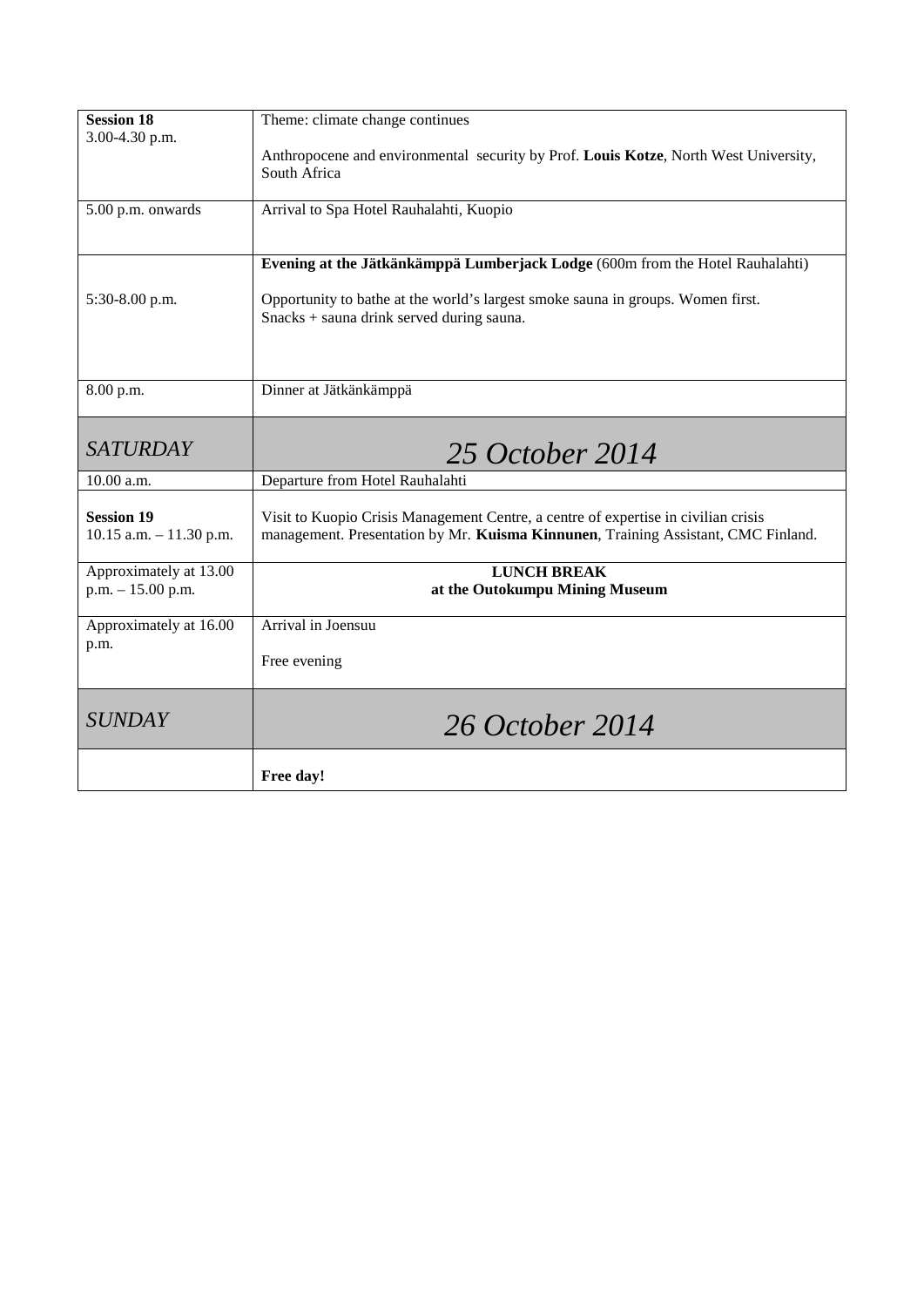## **WEEK 2**

| <b>MONDAY</b>                               | 27 October 2014                                                                                                                                                              |
|---------------------------------------------|------------------------------------------------------------------------------------------------------------------------------------------------------------------------------|
|                                             | Theme: Water security, organized jointly with the Finnish Academy research project on                                                                                        |
| <b>Session 20</b><br>$9.00 - 10.30$ a.m.    | water security                                                                                                                                                               |
|                                             | UNECE Water Convention by Ms. Annukka Lipponen, Environmental Affairs Officer,                                                                                               |
| Room Käpy,                                  | <b>UNECE</b> Secretariat                                                                                                                                                     |
| <b>Finnish Forest Research</b>              |                                                                                                                                                                              |
| Institute (Metla)                           |                                                                                                                                                                              |
| $1st$ floor                                 |                                                                                                                                                                              |
| (Yliopistokatu 6)<br>Next to the University |                                                                                                                                                                              |
| campus, Joensuu                             |                                                                                                                                                                              |
| 10.30-11.00 a.m.                            | <b>TEA/COFFEE BREAK</b>                                                                                                                                                      |
| <b>Session 21</b>                           |                                                                                                                                                                              |
| $11.00 - 12.30$                             | Water as human right by Prof. Louis Kotze and Dr. Antti Belinskij, UEF                                                                                                       |
| $\overline{12.30} - 2.00$ p.m.              | <b>LUNCH BREAK</b>                                                                                                                                                           |
| <b>Session 22</b>                           | Transboundary waters - Finland and South Africa by Prof. Ed Couzens and Dr. Tuula                                                                                            |
| $2.00 - 3.30$ p.m.                          | Honkonen                                                                                                                                                                     |
| $3.30 - 4.00$ p.m.                          | <b>TEA/COFFEE BREAK</b>                                                                                                                                                      |
| <b>Session 23</b>                           | Panel discussion moderated by Prof. Tuomas Kuokkanen: Water agreements and their                                                                                             |
| $4.00 - 5.00$ p.m.                          | relationship with water security                                                                                                                                             |
|                                             | Ms. Annukka Lipponen, Prof. Louis Kotze, Assoc. Prof. Ed Couzens, Dr. Antti Belinskij<br>and Dr. Tuula Honkonen                                                              |
| <b>Session 24</b>                           | Introduction to the negotiation workshop to be held on 28–29 October by Mr. Cam                                                                                              |
| $5.00 - 5.45$ p.m.                          | Carruthers, Director, Program Integrity (Compliance), Temporary Foreign Worker                                                                                               |
|                                             | Program, Employment and Social Development Canada; former Legal Officer / Compliance<br>Program Officer (Enforcement), United Nations Framework Convention on Climate Change |
|                                             | Secretariat.                                                                                                                                                                 |
|                                             |                                                                                                                                                                              |
| <b>TUESDAY</b>                              | 28 October 2014                                                                                                                                                              |
| <b>Session 25</b>                           |                                                                                                                                                                              |
| $9.00 - 10.30$ a.m.                         | Negotiation Workshop on Water Security led by Mr. Cam Carruthers with Dr. Tuula<br>Honkonen, Mr. Tuomas Kuokkanen and Ed Couzens                                             |
| Room AU202,                                 |                                                                                                                                                                              |
| UEF Joensuu campus,                         |                                                                                                                                                                              |
| Aurora building,                            |                                                                                                                                                                              |
| $2nd$ floor                                 |                                                                                                                                                                              |
| (Yliopistokatu 2)<br>$10.30 - 11.00$ a.m.   | <b>TEA/COFFEE BREAK</b>                                                                                                                                                      |
| $11.00$ a.m. $- 12.30$ p.m.                 |                                                                                                                                                                              |
| $12.30 - 2.00$ p.m.                         | Negotiation workshop (cont.)<br><b>LUNCH BREAK</b>                                                                                                                           |
| $2.00 - 3.30$ p.m.                          | Negotiation workshop (cont.)                                                                                                                                                 |
| $3.30 - 4.00$ p.m.                          | <b>TEA/COFFEE BREAK</b>                                                                                                                                                      |
| $4.00 - 5.30$ p.m.                          |                                                                                                                                                                              |
|                                             | Negotiation workshop (cont.)                                                                                                                                                 |